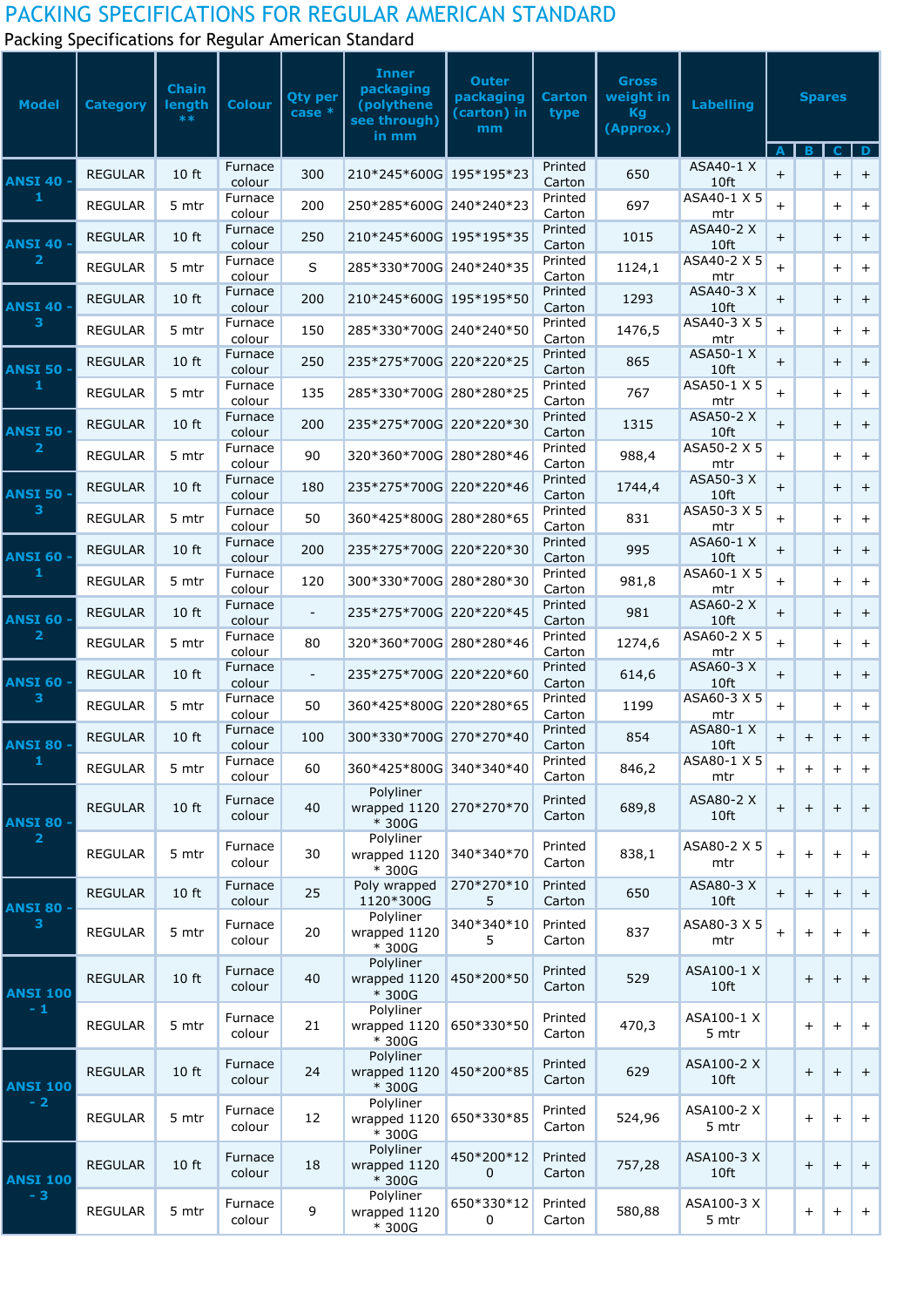| <b>ANSI 120</b><br>$-1$ | <b>REGULAR</b> | 10 ft | Furnace<br>colour | 24 | Polyliner<br>wrapped 1120<br>* 300G | 470*260*60      | White<br>Box Top<br>&<br>Bottom -<br>Sticker               | 475,4  | ASA120-1 X<br>10ft  | $+$ | $+$ | $+$       |
|-------------------------|----------------|-------|-------------------|----|-------------------------------------|-----------------|------------------------------------------------------------|--------|---------------------|-----|-----|-----------|
|                         | <b>REGULAR</b> | 5 mtr | Furnace<br>colour | 18 | Polyliner<br>wrapped 1120<br>* 300G | 650*330*60      | White<br>Box Top<br>&<br>Bottom -<br>Sticker               | 572,96 | ASA120-1 X<br>5 mtr | $+$ | $+$ | $+$       |
| <b>ANSI 120</b><br>$-2$ | <b>REGULAR</b> | 10 ft | Furnace<br>colour | 16 | Polyliner<br>wrapped 1120<br>* 300G | 470*260*10<br>5 | White<br>Box Top<br>$\&$<br>Bottom -<br>Sticker            | 687,88 | ASA120-2 X<br>10ft  | $+$ | $+$ | $+$       |
|                         | <b>REGULAR</b> | 5 mtr | Furnace<br>colour | 10 | Polyliner<br>wrapped 1120<br>* 300G | 650*330*10<br>5 | White<br>Box Top<br>&<br>Bottom -<br>Sticker               | 624,3  | ASA120-2 X<br>5 mtr | $+$ | $+$ | $+$       |
| <b>ANSI 120</b><br>$-3$ | <b>REGULAR</b> | 10 ft | Furnace<br>colour | 8  | Polyliner<br>wrapped 1120<br>* 300G | 470*260*15<br>5 | White<br>Box Top<br>&<br>Bottom -<br>Sticker               | 471,4  | ASA120-3 X<br>10ft  | $+$ | $+$ | $+$       |
|                         | <b>REGULAR</b> | 5 mtr | Furnace<br>colour | 6  | Polyliner<br>wrapped 1120<br>* 300G | 650*330*15<br>5 | White<br>Box Top<br>&<br>Bottom -<br>Sticker               | 562,76 | ASA120-3 X<br>5 mtr | $+$ | $+$ | $+$       |
| <b>ANSI 140</b><br>$-1$ | <b>REGULAR</b> | 10 ft | Furnace<br>colour | 20 | Polyliner<br>wrapped 1120<br>* 300G | 450*350*70      | White<br>Box Top<br>$\alpha$<br>Bottom -<br>Sticker        | 509    | ASA140-1 X<br>10ft  | $+$ | $+$ | $\ddot{}$ |
|                         | <b>REGULAR</b> | 5 mtr | Furnace<br>colour | 15 | Polyliner<br>wrapped 1120<br>* 300G | 650*350*70      | White<br>Box Top<br>&<br>Bottom -<br>Sticker               | 610,4  | ASA140-1 X<br>5 mtr | $+$ | $+$ | $+$       |
| <b>ANSI 140</b><br>$-2$ | <b>REGULAR</b> | 10 ft | Furnace<br>colour | 10 | Polyliner<br>wrapped 1120<br>* 300G | 450*350*13<br>0 | White<br>Box Top<br>&<br>Bottom -<br>Sticker               | 505,6  | ASA140-2 X<br>10ft  | $+$ | $+$ | $+$       |
|                         | <b>REGULAR</b> | 5 mtr | Furnace<br>colour | 9  | Polyliner<br>wrapped 1120<br>* 300G | 650*350*13<br>0 | White<br>Box Top<br>&<br>Bottom -<br>Sticker               | 708,68 | ASA140-2 X<br>5 mtr | $+$ | $+$ | $+$       |
| <b>ANSI 140</b><br>$-3$ | <b>REGULAR</b> | 10 ft | Furnace<br>colour | 6  | Polyliner<br>wrapped 1120<br>* 300G | 450*350*16<br>0 | White<br>Box Top<br>&<br>Bottom -<br>Sticker               | 471,08 | ASA140-3 X<br>10ft  | $+$ | $+$ | $+$       |
|                         | <b>REGULAR</b> | 5 mtr | Furnace<br>colour | 4  | Polyliner<br>wrapped 1120<br>* 300G | 650*350*16<br>0 | White<br>Box Top<br>&<br>Bottom -<br>Sticker               | 508,36 | ASA140-3 X<br>5 mtr | $+$ | $+$ | $+$       |
| <b>ANSI 160</b><br>$-1$ | <b>REGULAR</b> | 10 ft | Furnace<br>colour | 20 | Polyliner<br>wrapped 1120<br>* 300G | 450*350*70      | White<br>Box Top<br>$\alpha$<br>Bottom -<br><b>Sticker</b> | 659    | ASA160-1 X<br>10ft  | $+$ | $+$ | $\ddot{}$ |
|                         | <b>REGULAR</b> | 5 mtr | Furnace<br>colour | 15 | Polyliner<br>wrapped 1120<br>* 300G | 650*350*70      | White<br>Box Top<br>8 <sub>k</sub><br>Bottom -<br>Sticker  | 812,6  | ASA160-1 X<br>5 mtr | $+$ | $+$ | $+$       |
| <b>ANSI 160</b><br>$-2$ | <b>REGULAR</b> | 10 ft | Furnace<br>colour | 10 | Polyliner<br>wrapped 1120<br>* 300G | 450*350*13<br>0 | White<br>Box Top<br>&<br>Bottom -<br>Sticker               | 664,8  | ASA160-2 X<br>10ft  | $+$ | $+$ | $\pm$     |
|                         | <b>REGULAR</b> | 5 mtr | Furnace<br>colour | 9  | Polyliner<br>wrapped 1120<br>* 300G | 650*350*13<br>0 | White<br>Box Top<br>&<br>Bottom -<br>Sticker               | 946,73 | ASA160-2 X<br>5 mtr | $+$ | $+$ | $+$       |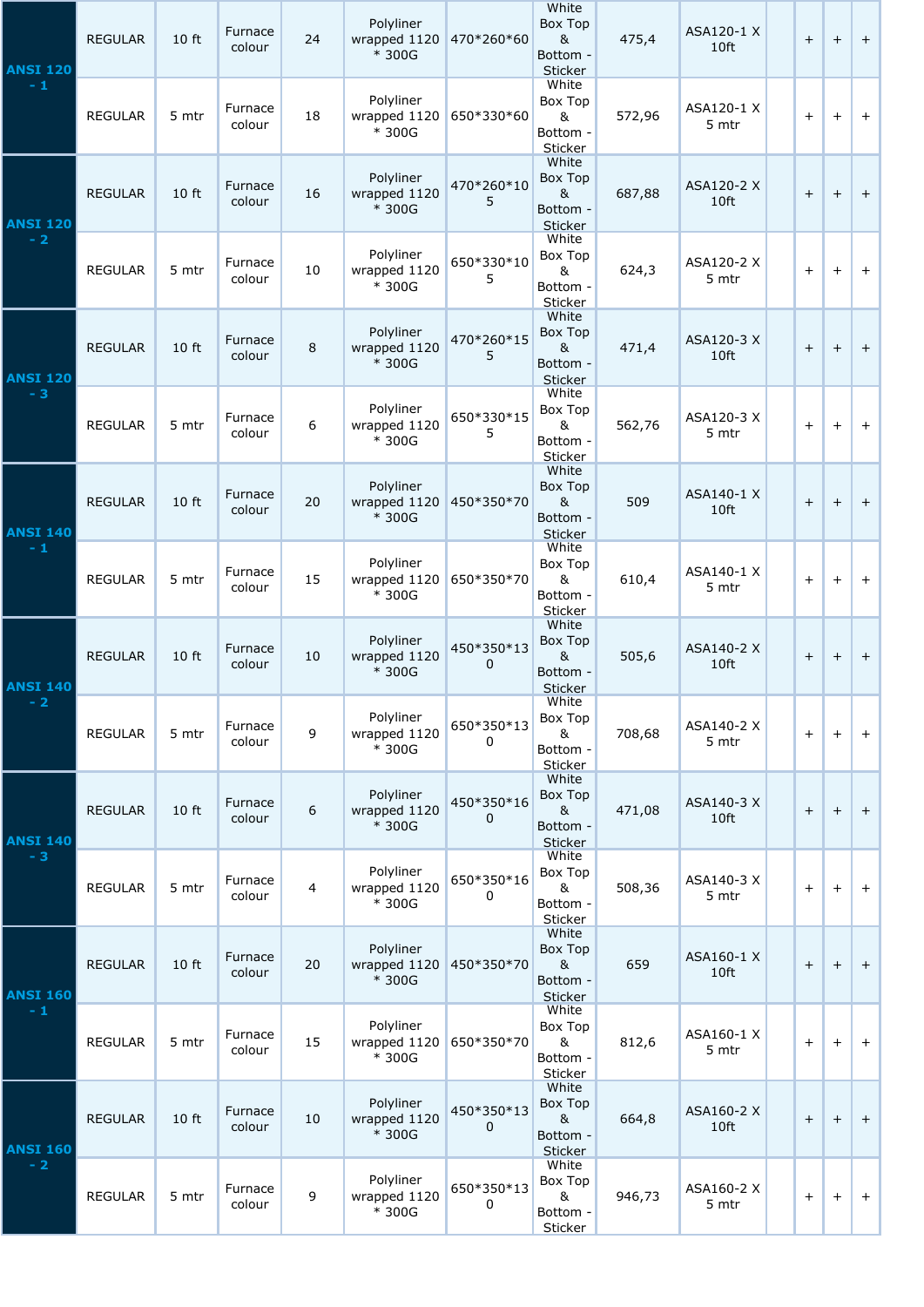| <b>ANSI 160</b><br>$-3$ | <b>REGULAR</b> | 10 ft | Furnace<br>colour | 6              | Polyliner<br>wrapped 1120<br>* 300G | 450*350*16<br>0         | White<br>Box Top<br>&<br>Bottom -<br><b>Sticker</b> | 603,5  | ASA160-3 X<br>10ft  | $+$                              | $+$                              | $+$ |
|-------------------------|----------------|-------|-------------------|----------------|-------------------------------------|-------------------------|-----------------------------------------------------|--------|---------------------|----------------------------------|----------------------------------|-----|
|                         | <b>REGULAR</b> | 5 mtr | Furnace<br>colour | 4              | Polyliner<br>wrapped 1120<br>* 300G | 650*350*16<br>0         | White<br>Box Top<br>&<br>Bottom -<br>Sticker        | 651,4  | ASA160-3 X<br>5 mtr | $\pm$                            | $+$                              | $+$ |
| <b>ANSI 180</b><br>$-1$ | <b>REGULAR</b> | 10 ft | Furnace<br>colour | 15             | Polyliner<br>wrapped 1120<br>* 300G | 450*350*70              | Wooden<br>Case                                      | 660,35 | ASA180-1 X<br>10ft  | $+$                              | $+$                              | $+$ |
|                         | <b>REGULAR</b> | 5 mtr | Furnace<br>colour | 10             | Polyliner<br>wrapped 1120<br>* 300G | 650*350*70              | Wooden<br>Case                                      | 711,7  | ASA180-1 X<br>5 mtr | $+$                              | $+$                              | $+$ |
| <b>ANSI 180</b><br>$-2$ | <b>REGULAR</b> | 10 ft | Furnace<br>colour |                | Polyliner<br>wrapped 1120<br>* 300G |                         | Wooden<br>Case                                      |        | ASA180-2 X<br>10ft  | $+$                              | $+$                              | $+$ |
|                         | <b>REGULAR</b> | 5 mtr | Furnace<br>colour |                | Polyliner<br>wrapped 1120<br>* 300G |                         | Wooden<br>Case                                      |        | ASA180-2 X<br>5 mtr | $+$                              | $+$                              | $+$ |
| <b>ANSI 180</b><br>$-3$ | <b>REGULAR</b> | 10 ft | Furnace<br>colour |                | Polyliner<br>wrapped 1120<br>* 300G |                         | Wooden<br>Case                                      |        | ASA180-3 X<br>10ft  | $+$                              | $+$                              | $+$ |
|                         | <b>REGULAR</b> | 5 mtr | Furnace<br>colour |                | Polyliner<br>wrapped 1120<br>* 300G |                         | Wooden<br>Case                                      |        | ASA180-3 X<br>5 mtr | $+$                              | $\ddot{}$                        | $+$ |
| <b>ANSI 200</b><br>$-1$ | <b>REGULAR</b> | 10 ft | Furnace<br>colour | 8              | Polyliner<br>wrapped 1120<br>* 300G | 550*500*90              | Wooden<br>Case                                      | 461,4  | ASA200-1 X<br>10ft  | $+$                              | $+$                              |     |
|                         | <b>REGULAR</b> | 5 mtr | Furnace<br>colour | $\overline{4}$ | Polyliner<br>wrapped 1120<br>* 300G | 650*650*90              | Wooden<br>Case                                      | 391,2  | ASA200-1 X<br>5 mtr | $+$                              | $+$                              |     |
| <b>ANSI 200</b><br>$-2$ | REGULAR        | 10 ft | Furnace<br>colour | 4              | Polyliner<br>wrapped 1120<br>* 300G | 550*500*16<br>$\pmb{0}$ | Wooden<br>Case                                      | 458,28 | ASA200-2 X<br>10ft  | $\pm$                            | $\pm$                            |     |
|                         | <b>REGULAR</b> | 5 mtr | Furnace<br>colour | $\overline{2}$ | Polyliner<br>wrapped 1120<br>* 300G | 650*650*15<br>0         | Wooden<br>Case                                      | 388,64 | ASA200-2 X<br>5 mtr | $+$                              | $+$                              |     |
| <b>ANSI 200</b><br>$-3$ | <b>REGULAR</b> | 10 ft | Furnace<br>colour | $\overline{2}$ | Polyliner<br>wrapped 1120<br>* 300G | 550*500*22<br>5         | Wooden<br>Case                                      | 359,34 | ASA200-3 X<br>10ft  | $+$                              | $\begin{array}{c} + \end{array}$ |     |
|                         | <b>REGULAR</b> | 5 mtr | Furnace<br>colour | $\mathbf{1}$   | Polyliner<br>wrapped 1120<br>* 300G | 650*650*22<br>5         | Wooden<br>Case                                      | 307,22 | ASA200-3 X<br>5 mtr | $+$                              | $+$                              |     |
| <b>ANSI 240</b><br>$-1$ | <b>REGULAR</b> | 10 ft | Furnace<br>colour | 6              | Polyliner<br>wrapped 1120<br>* 300G | 840*280*11<br>5         | Wooden<br>Case                                      | 497,18 | ASA240-1 X<br>10ft  | $\boldsymbol{+}$                 | $+$                              |     |
|                         | <b>REGULAR</b> | 5 mtr | Furnace<br>colour | 3              | Polyliner<br>wrapped 1120<br>* 300G | 700*700*10<br>0         | Wooden<br>Case                                      | 416,18 | ASA240-1 X<br>5 mtr | $+$                              | $+$                              |     |
| <b>ANSI 240</b><br>$-2$ | <b>REGULAR</b> | 10 ft | Furnace<br>colour | 4              | Polyliner<br>wrapped 1120<br>* 300G | 840*280*23<br>0         | Wooden<br>Case                                      | 631,48 | ASA240-2 X<br>10ft  | $+$                              | $+$                              |     |
|                         | <b>REGULAR</b> | 5 mtr | Furnace<br>colour | $\overline{2}$ | Polyliner<br>wrapped 1120<br>* 300G | 700*700*19<br>0         | Wooden<br>Case                                      | 529,26 | ASA240-2 X<br>5 mtr | $\begin{array}{c} + \end{array}$ | $+$                              |     |
| <b>ANSI 240</b><br>$-3$ | <b>REGULAR</b> | 10 ft | Furnace<br>colour | $\overline{2}$ | Polyliner<br>wrapped 1120<br>* 300G | 840*280*32<br>0         | Wooden<br>Case                                      | 490,34 | ASA240-3 X<br>10ft  | $+$                              | $\begin{array}{c} + \end{array}$ |     |
|                         | <b>REGULAR</b> | 5 mtr | Furnace<br>colour | $\mathbf{1}$   | Polyliner<br>wrapped 1120<br>* 300G | 700*700*29<br>0         | Wooden<br>Case                                      | 413,79 | ASA240-3 X<br>5 mtr | $+$                              | $+$                              |     |

 $\blacktriangle$ 







C



D

**Rivetting** Chain: Side Mashed Connecting Link: Upto 1" - Spin rivetting, Above 1" - Side mashed **Lubrication** Chains- Greased (Anticorit - TX8R) Spares - Oiled (ELF OSYRIS 2608) **Connecting link supply condition**